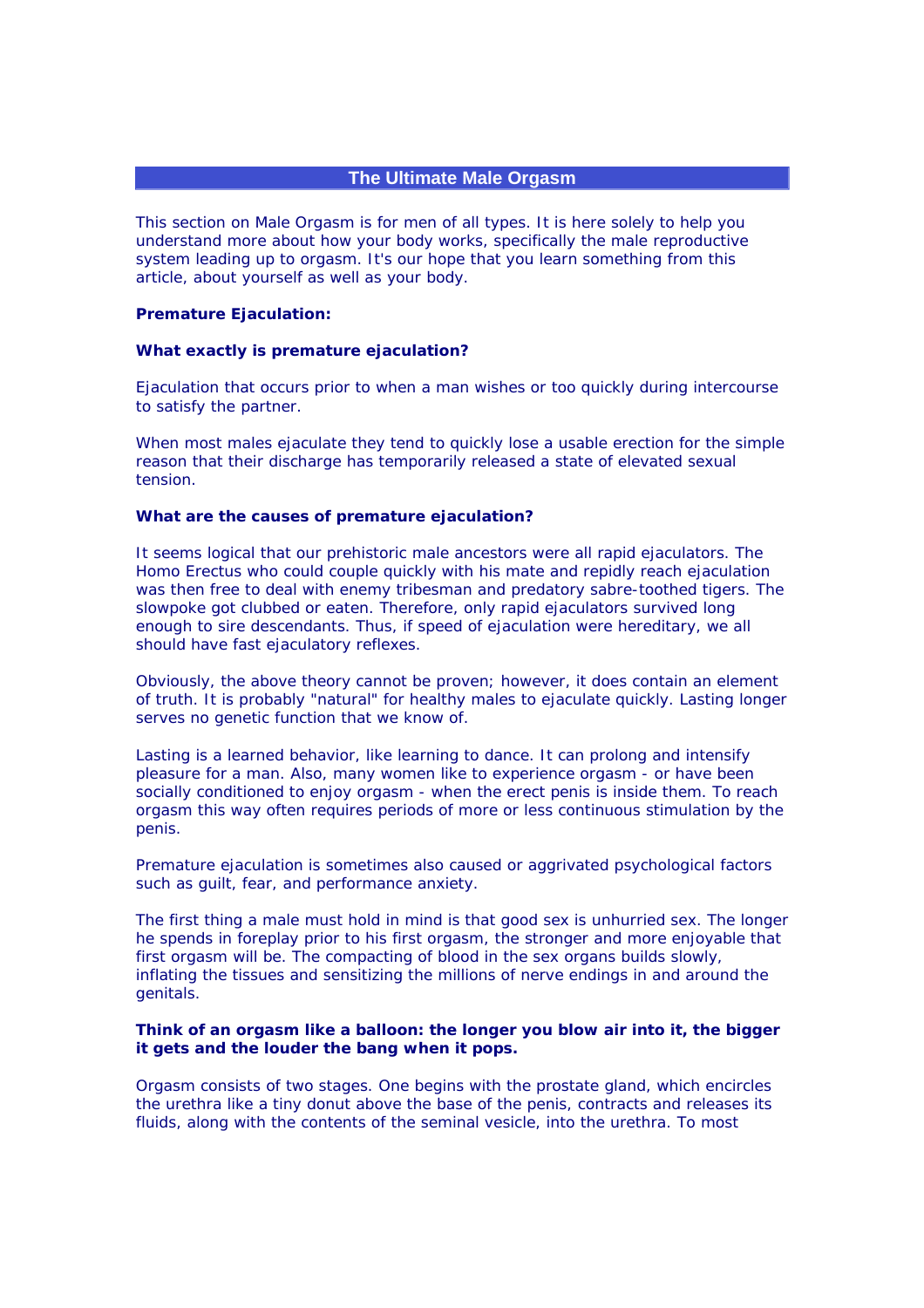males this feels like you are going to start a good sneeze, but it's too late to stop. Stage two is similar to the sneeze itself. The pelvic muscle contract strongly around the bulb, forcing the fluid out under considerable pressure. Orgasm is what a man feels when all this is happening. He has probably learned for himself that it is possible to ejaculate without having an orgasm, but he may not yet realize that he can also have an orgasm without ejaculating. That's exactly what you want to learn to do.

The average male in his twenties takes less than three minutes from the time of insertion till he comes. This cheats him of a lot of fun and satisfaction and doubly cheats the unfortunate female he prematurely has an orgasm into.

### **How do I prevent premature ejaculation from happening?**

The most common treatment of premature ejaculation is to become more familiar with the feelings and sensations surrounding the time leading up to ejaculation. By learning to become more familiar with these sensations, you can slowly learn how to predict when the upcoming ejaculation will occur and gain more control over them. This is known as your point of no return.

If you want to be able to enjoy long periods of intense pleasure without ejaculation, you need to discover your point of no return. Masturbate and concentrate on you feelings. There is a point at which you will not be able to control your ejaculation anymore. At that point, as hard as you try, you cannot stop yourself from ejaculating. You will have to ejaculate because ejaculation is a reflex: your brain sends messages through your spinal cord to your sex organs and orders ejaculation.

Once you have successfully discovered your point of no return do not let your arousal reach this point. You can eithr change your position or stop moving.

## **Other techniques you may consider are the "stop and start" and the "squeeze" methods.**

The "stop and start" method. When, during thrusting, you feel yourself getting closer, cease all movement and press the pubic bone (under your pubic hair) against your mate's pubic bone, thus pushing your penis in all the way. Then both stop moving. (Tell her, "Resting time, love.") When the urgency to ejaculate subsides, start thrusting again. Do this several times in a row. It can also be practiced solo, using your hand instead of a vagina. A varation of this technique is to make several voluntary twitching movements of the penis while you are resting. This can be done by rapidly flexing and relaxing the muscles that control the flow of urine. Try to identify this muscle contraction next time that you urinate. This muscle is known as the PC muscle and is described clearly in the Multiple-Orgasm section below.

The "squeeze technique" method. This method, which has been proven highly successful in training men to last longer described in a book by Dr. Herbert E. Vendervoort and Rev. Ted Mcilvenna. This technique can also be practiced alone during masterbation.

One stimulates himself until he has had a firm erection for a while, squeezes, and repeats the process several times. After several squeezes, one should have much more intense ejaculation than usual.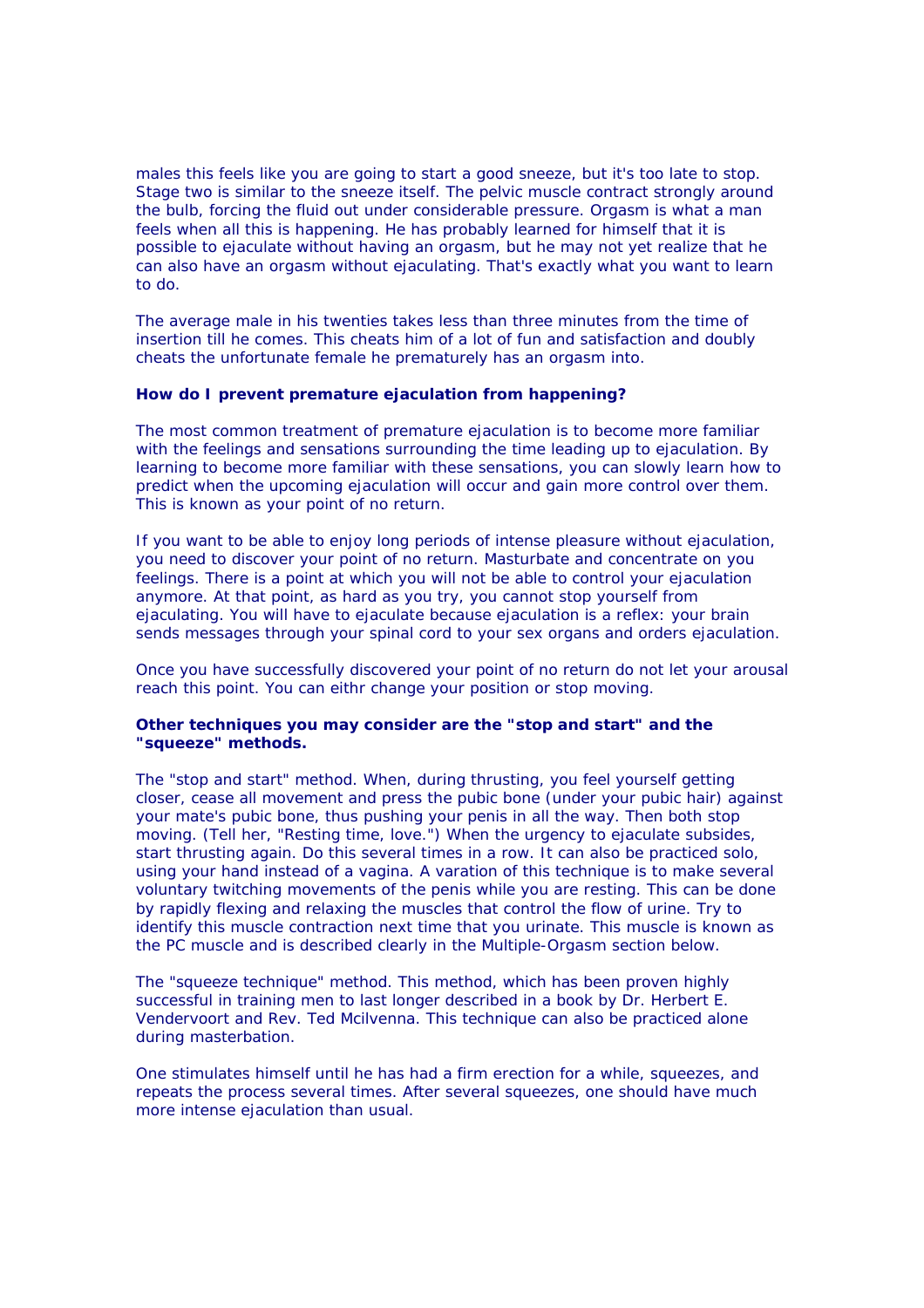During the no-intercourse period, the couple should explore one another sensually, caressing one another's bodies with hands and mouth or by any other means, short of intercourse, that are pleasurable to both. If the man's penis becomes erect while his mate is caressing it, she can, at any time that feels right to her, apply the squeeze to his penis. Preferably this should take place before the man feels himself on the verge of ejaculating. IF the women does the squeeze several times at her descretion, it can become part of her lovemaking technique.

### **Multiple Orgasms:**

The vast majority of men do not reach sexual maturity with an ability to enjoy multiple climaxes. This unusual ability is a talent that must be developed.

Dr. William E. Hartman, one of the nation's most respected sex researchers said "The control of the pubococcygeus (PC) muscle is probably the most simple and the most direct answer to a man becoming multiply orgasmic."

The PC is the largest of the muscles in the pelvis. It gets its weird name from the fact that it stretches from the pubic bone in front to the coccyx or tailbone in back. In most men it is a very weak muscle because they use it only when they come, and they come only infrequently and not powerfully. The process of strengthening your PC muscle consists of a series of flexing or tightening the muscle, then trying to hold, so at the moment of orgasm the male is able to hold back the fluid and refrain from ejaculating while still having orgasm.

You need to experiment with it as you approach orgasm by tightening. The worst that can happen is that you'll ejaculate , and with continued training you'll no longer slip until you want to. Why is this beneficial? Well, aside from the obvious reasons of increased male pleasure, it seems to me that the male's inability to function over long periods has been one of the major contributing factors to the poor state of sex in America. And the fact that he's been taught that he's all through when he comes, rather than that he could go on indefinitely. If you simply spend a few minutes a day exercising the right muscle, then you would doubtlesly have many grateful partners through the years, rather than having trouble erecting, coming too fast and so on.

The two exercises that you will need to be doing to enhance your sexual power are named "cut-offs" and "Kegels" or PC Flexes. All males and females more or less unconsciously perform a few cut-offs when they are through passing urine and forcefully expel the last few drops. When you perform a forceful cut-off you are literally turning off a a faucet; so when the machinery within your faucet (PC muscle) becomes powerful you will easily be able to turn it off at the point of orgasm.

Discharged semen causes a loss of tension, but when the semen flow is cut off and retained, you can keep your "member in good standing" and come again and again (without ejaculation).

Cut-offs will help you identify your PC muscle and become familiar with its strength. Every time you urinate, stop the flow forcefully at least six times. The first time you try this, don't worry if all you can manage is a momentary interruption in the flow.

PC Flexes can be performed anywhere at any time. They consist of tightening the anal sphincter (rectum) and the muscles at the base of the penis. When you do a correct PC Flex your penis will move slightly. You are doing PC Flexes when you have